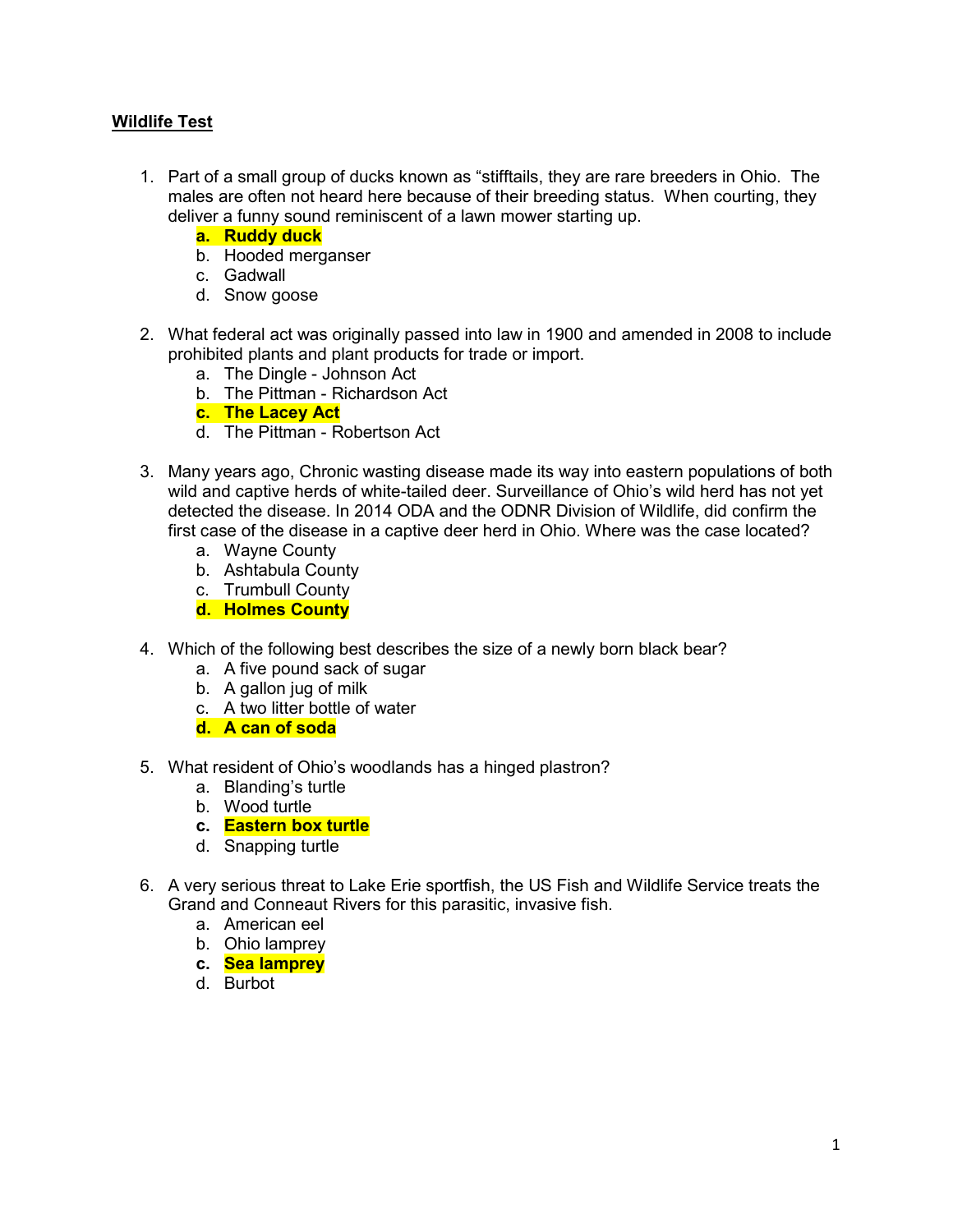- 7. An invasive, upright shrub that grows 6 to 15-feet high is abundant on this property. Its berries, which range from red to orange to yellow are eaten and dispersed by birds. Sadly, these berries are not nearly as nutritious as those from native species. Choose the correct answer that identifies this non-native invasive shrub and is followed by a native alternative.
	- a. Bush honeysuckle, spicebush
	- b. Purple loosestrife, silver maple
	- c. Phragmites, multiflora rose
	- d. Autumn olive, tree-of-heaven
- 8. What species belonging to the order Carnivora and commonly found here on the property as well as throughout Ashtabula County, benefited from increased agricultural practices in the early 1900s? Extirpation of larger predatory species also contributed to the increased population of this small carnivore.
	- a. Red fox
	- b. Wild turkey
	- c. Black bear
	- d. Porcupine
- 9. Young American Robins are like many other species of wildlife in that they are totally dependent on a parent for their complete care. What term is used by wildlife professionals to describe species totally dependent on the care of a parent when born?
	- a. Altricial
	- b. Emergent
	- c. Dedicated
	- d. Precocial
- 10. In forest ecology, a snag refers to a standing, dead, or dying tree. In freshwater ecology, it refers to trees, branches, or natural pieces of wood sunken in rivers or streams. Which of the following pairs of native species (1 terrestrial, 1 aquatic) can directly benefit from their respective snags? Choose the best answer.
	- a. Box turtle, Rainbow darter
	- b. Woodpecker, Rock bass
	- c. Red fox, Sea Lamprey
	- d. Woodchuck, Paddlefish
- 11. This aquatic mammal, Lontra Canadensis, is native to Ohio, but was extirpated by the early 1900s. In 1986, the Ohio Division of Wildlife began a seven-year project to reintroduce this species to the state. Over this period, 123 specimens were captured in Arkansas and Louisiana using modern foothold traps and were released in the watersheds of Grand River, Killbuck Creek, Little Muskingum River, and Stillwater Creek. Since then, this species has been sighted in over two-thirds of Ohio's 88 counties.
	- a. Fisher
	- b. Ermine
	- c. Mink
	- d. River otter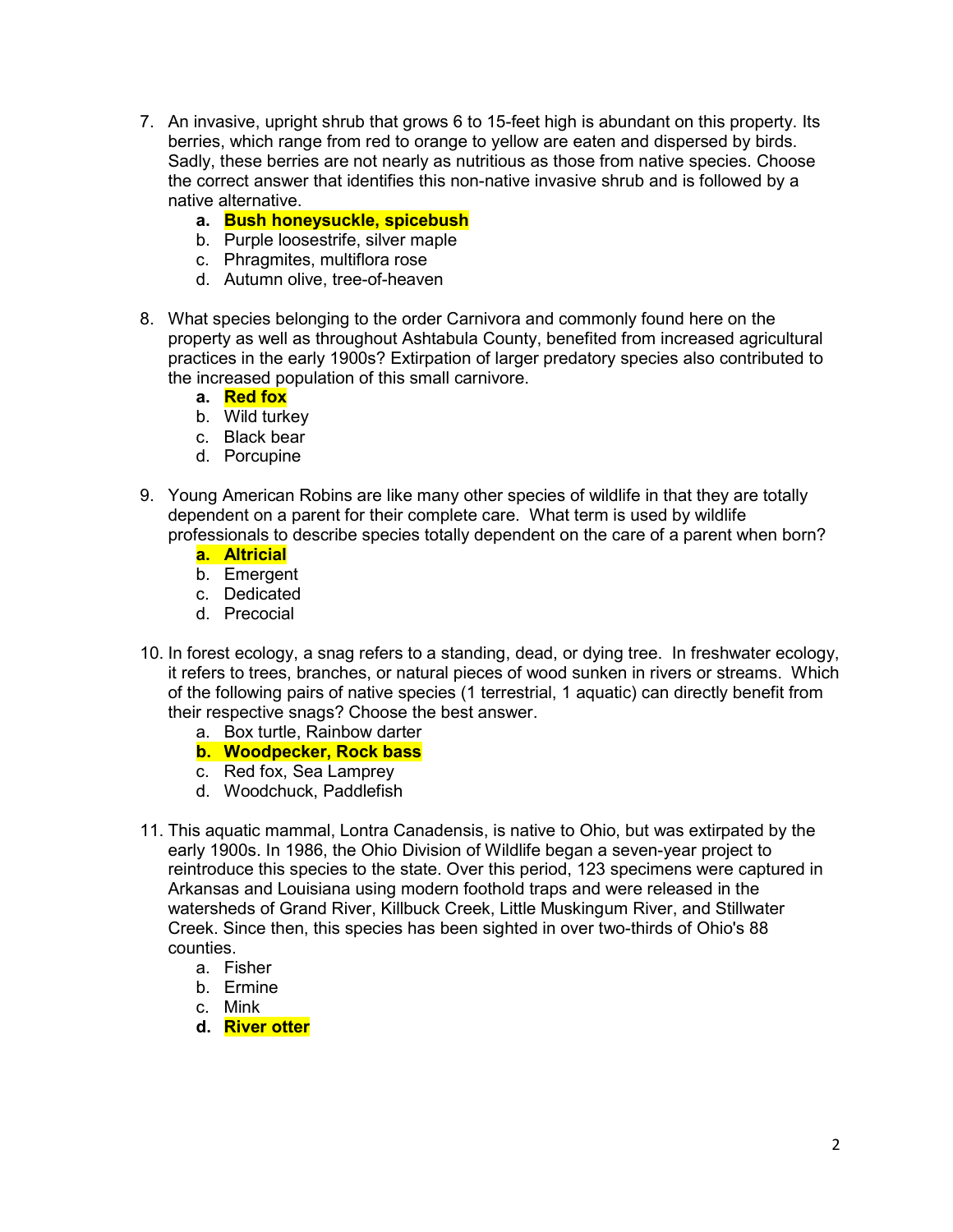- 12. American beech trees become hollow with age thus providing excellent den sites for a host of wildlife species. Constructed nest boxes serve as good substitutions to hollow beech trees for many cavity-nesting species including this mammalian species which common in Ashtabula County and throughout the state where forested habitat exists:
	- a. Great horned owl
	- b. Eastern chipmunk
	- c. Southern flying squirrel
	- d. Beech tree borer
- 13. This property attracts a wide diversity of songbirds. What sparrow species, identifiable by its flashy white tail feathers in flight and mostly gray appearance, is more likely to be spotted here in flocks during winter months? The majority of this species spends the rest of the year (including breeding season) in the forests of Canada and western mountains of the U.S.
	- a. Snowy owl
	- b. Guinea fowl
	- c. Northern cardinal
	- d. Dark-eyed junco
- 14. Hard and soft mast such as fruits and nuts from local flora are important food sources for many species of wildlife. Which native species of tree listed below is correctly identified as an important hard mast producer for wildlife such as squirrels and white-tailed deer?
	- a. Callery pear
	- b. White oak
	- c. White pine
	- d. Silver Maple
- 15. Eastern wild turkeys were extremely abundant when Ohio officially became a state in 1803. In just 100 years, they were completely extirpated from the state. Thanks to sound wildlife management, wild turkeys are again one of the most abundant gamebirds existing in Ohio today. Which selection below is a correct statement?
	- a. Wild turkeys can be hunted spring & fall, bag limit of 2 male birds in spring, 1 male or 1 female in fall
	- b. Wild turkeys are not a legal game species in the State of Ohio
	- c. Wild turkeys can be hunted only during the fall, no bag limit
	- d. Wild turkeys can be hunted only during the spring, no bag limit
- 16. Only snapping turtles and softshell turtles may be legally taken in Ohio during turtle season. Snapping turtles must have a straight-line carapace length of inches or greater to be taken.
	- a. 7
	- b. 9
	- c. 11
	- d. 13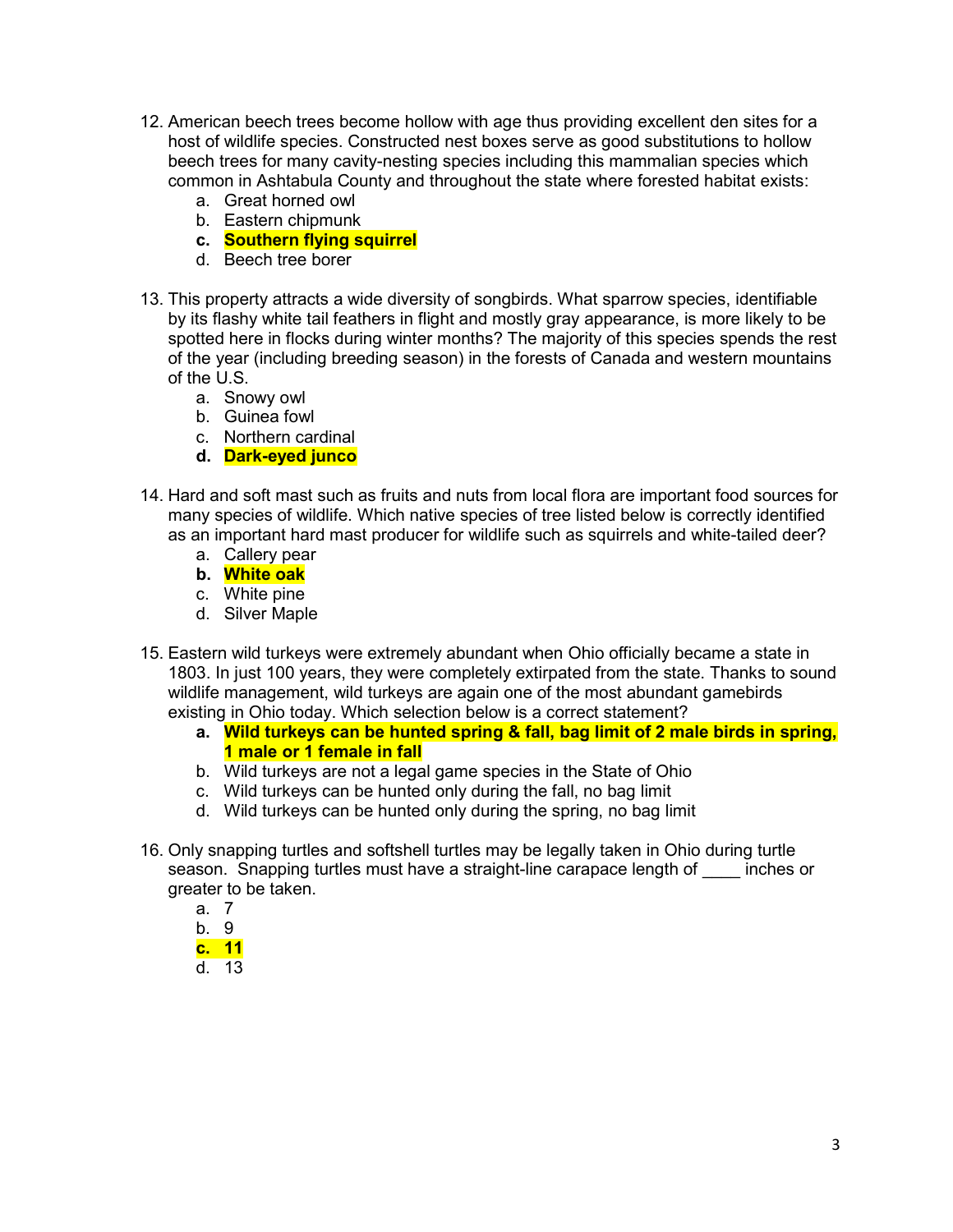- 17. Which animal of the Viperidae family can be found in wetland habitats and is also considered a state endangered species? This native snake has been documented in 30 Ohio counties historically, but only eight counties today. These eight counties include Ashtabula and neighboring Portage and Trumbull.
	- a. Water moccasin
	- b. Northern copperhead
	- c. Eastern massasauga
	- d. Western diamondback
- 18. Habitat is the key to wildlife survival. The number of animals a habitat can support throughout the year without detrimental effects to the animals or the habitat is known as:
	- a. Density
	- b. Carrying capacity
	- c. Population dynamics
	- d. Stocking rate
- 19. According to the University of Minnesota, there is no evidence that ever inhabited the Great Lakes region before European settlement. Even if they did, the glaciers killed any native North American species in our region. For the last 11,000 years since the glaciers receded, Great Lakes forest ecosystems developed without these animals. While these creatures can be good for agriculture (soil aeration to a small extent), they can be devastating to northern forests by changing the soil structure, reducing nutrient availability, and reducing understory plant species. Fill in the blank with the following correct answer.
	- a. Sowbugs
	- b. Earthworms
	- c. Mealworms
	- d. Eastern box turtles
- 20. Bioaccumulation of toxins in the environment and their effects on wildlife began to come up in discussions across the nation when Rachel Carson, a famous environmentalist, made a name for herself after authoring Silent Spring in 1962. It's believed that bioaccumulation occurred in many birds, particularly raptors, thus hindering their ability to produce viable eggs. Which avian species is claimed to have suffered great losses, but thanks to responsible human intervention, has since made a dramatic comeback in Ohio and across the United States including Alaska?
	- a. Eagle owl
	- b. Turkey vulture
	- c. California condor
	- d. Bald eagle
- 21. Riparian corridors are stretches of forested land that cloak stream and river banks. These corridors are important natural filters protecting streams and rivers from excessive sedimentation, potential polluted surface runoff and erosion. Which one of these Ohio native species would be most affected negatively by sedimentation and silting of a stream or river?
	- a. Smallmouth Bass
	- b. Tilapia
	- c. Common Carp
	- d. Green Sunfish